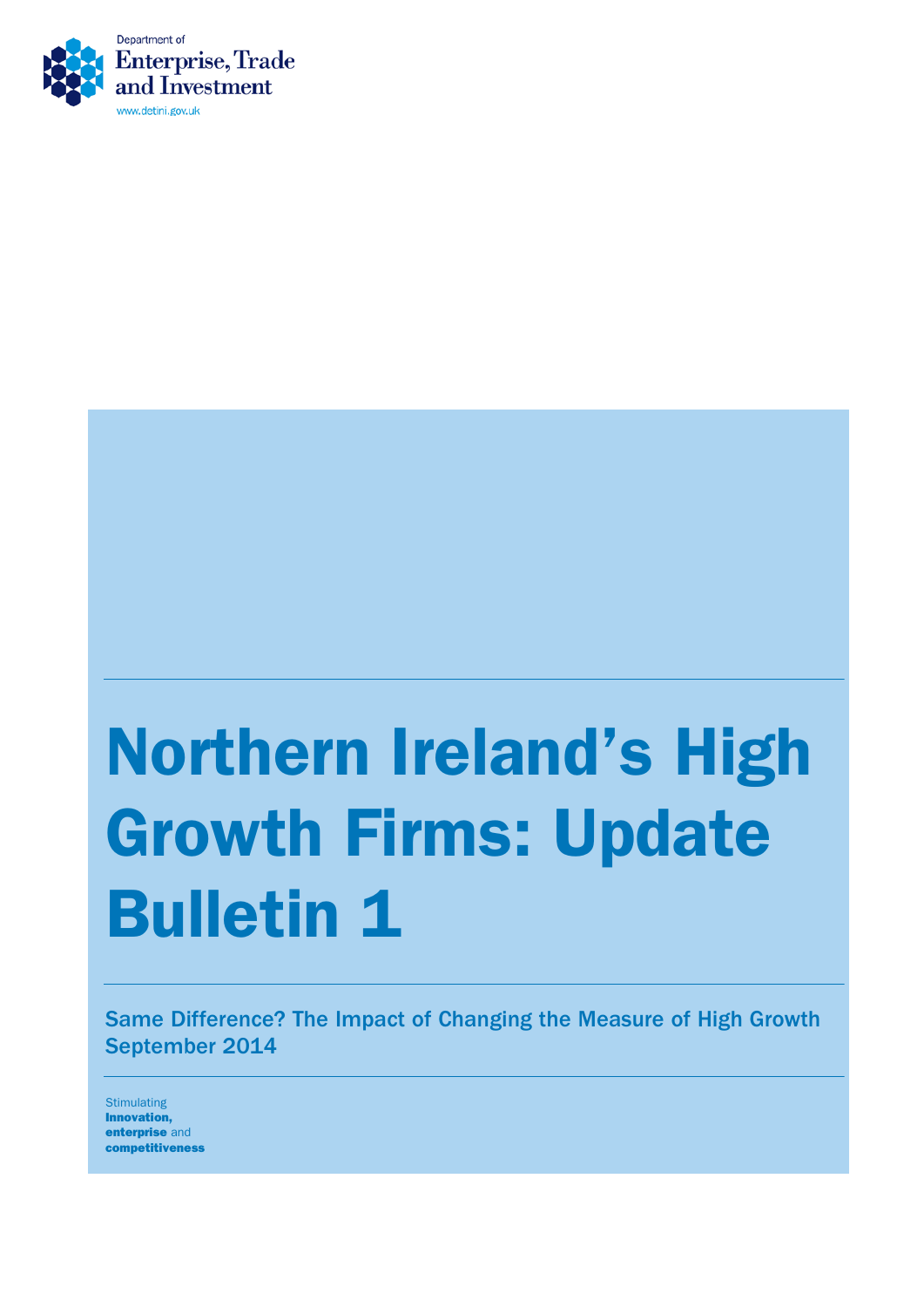#### **SUMMARY**

Recently published research applied the Organisation for Economic Cooperation and Development (OECD) measure of High Growth, defined as any business experiencing an annualised 20% growth in either employment or turnover over a 3-year period compared to a baseline year, to businesses in the Northern Ireland economy between [1](#page-1-0)998 and 2013<sup>1</sup>.

In brief, that research established that High Growth businesses in NI over the period were relatively evenly spread throughout the economy and represented a very important, though over time, a declining contributor of employment and turnover to the NI economy. The research generated a number of additional questions one of which was the suitability or appropriateness of using a 20% High Growth rate and the potential impact of utilising higher or lower High Growth rates.

Additional analytical work was completed looking at the impact of a range of 'plausible' High Growth rates (5%, 10%, 15%, 20%, 25%, and 30%) on both the number and characteristics of High Growth businesses between 1998 and 2013. In brief, and for both businesses employing 10 or more and for businesses employing between 1 and 9 as two distinct categories of businesses:

- A High Growth rate of 20% appears to be an optimal measure for High Growth being: stretching as a measure of business growth yet achievable; representing a broadly central estimate based on the six 'plausible' growth rates examined; and generating sufficient numbers in a NI context for analyses.
- The trends over time in the number of businesses identified as experiencing High Growth as measured by the range of High Growth rates examined appears both similar to each other and reflective of the broader economic cycle over the period.
- Examining the business characteristic composition (industrial sector, business size, legal status, and turnover) of those businesses identified as experiencing High Growth for each separate growth rate in three distinct periods (1998-01, 2004-07, and 2010-13), indicated that the composition of High Growth businesses identified by each growth rate were very similar. On that basis, business growth over the period could be viewed as a continuum with higher or lower growth rates simply capturing a higher or lower number of businesses whose characteristics were broadly similar.
- These findings add further supportive evidence to the original High Growth research finding that High Growth in businesses throughout the economy appears to be spread evenly. On that basis, any attempt to understand the drivers of High Growth for any given individual business or groups of businesses would likely be better informed through a combination of bespoke qualitative and quantitative approaches.

<span id="page-1-0"></span><sup>&</sup>lt;sup>1</sup> For further information including methodology, see "Measuring Northern Ireland's High Growth Firms: 1998-2013" (June 2014): [http://www.detini.gov.uk/index/what-we-do/deti-stats-index/economic](http://www.detini.gov.uk/index/what-we-do/deti-stats-index/economic-research/measuring-nis-high-growth-firms.htm)[research/measuring-nis-high-growth-firms.htm](http://www.detini.gov.uk/index/what-we-do/deti-stats-index/economic-research/measuring-nis-high-growth-firms.htm)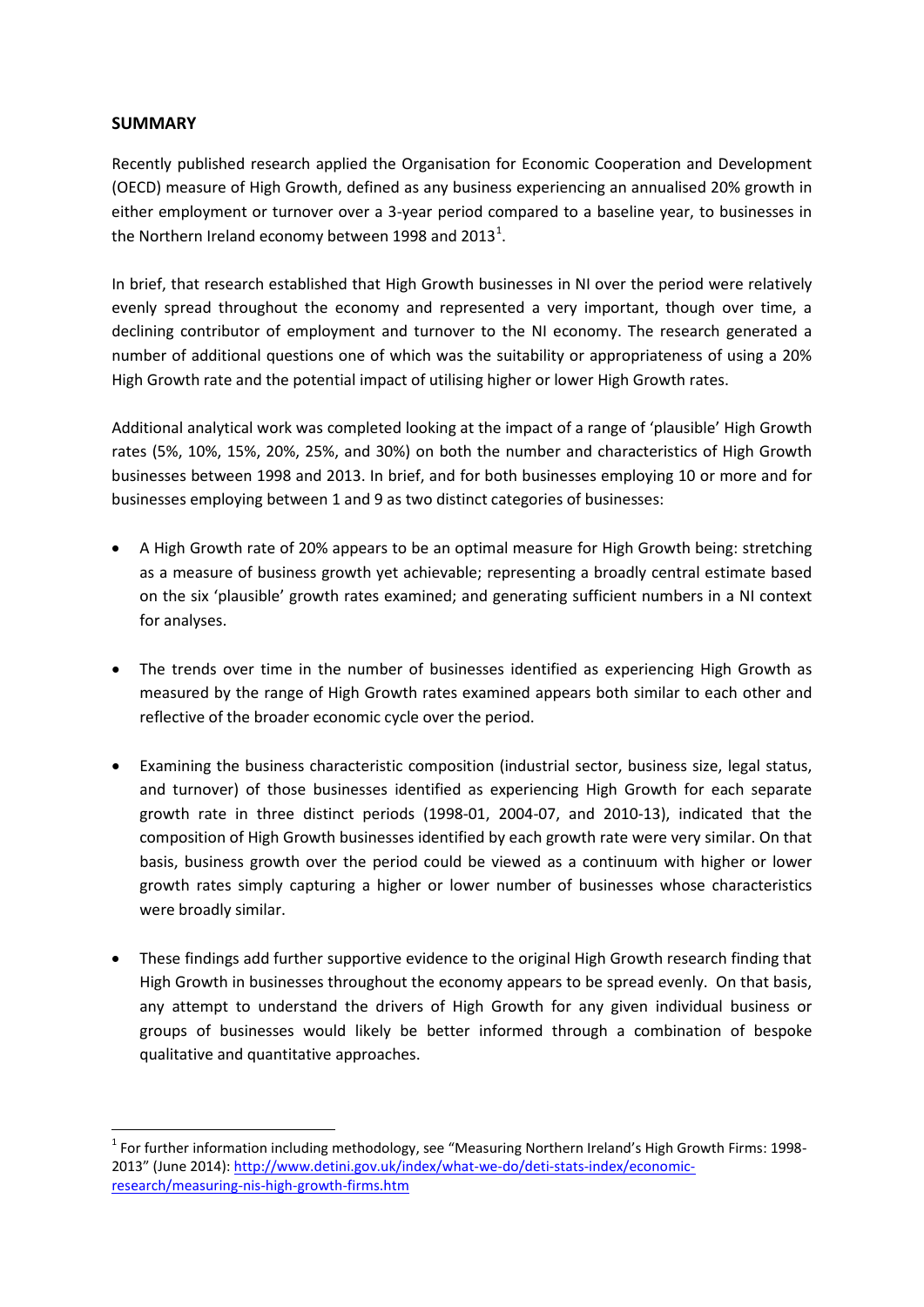#### **BACKGROUND**

Recently published research into Northern Ireland's High Growth Businesses between 1998 and 2013 applied the Organisation for Economic Cooperation and Development (OECD) measure of High Growth representing any business employing 10 or more which experienced an annualised 20% growth in either employment or turnover over a 3-year period compared to a baseline year.

Utilising the Inter Departmental Business Register (IDBR) a database was constructed covering the years 1998 to 2013 from which it was possible to identify, within a given period, the number of High Growth businesses employing 10 or more. This analysis was also extended to businesses employing less than 10. On that basis, 12 distinct observation time periods were constructed ranging from 1998-01 to 2010-13 (excluding 1999-02 as data was unavailable for 1999).

In brief, that research concluded that taking the longer view between 1998–2001 and 2010– 2013, the contribution of High Growth businesses to the NI economy remains important on the basis that, in each period examined, a relatively small number of businesses accounted for a disproportionate share of business employment and turnover. The longer term view between 1998–2001 and 2010–2013, also indicated that the scale and impact of High Growth Firms employing 10 or more in the NI economy had broadly declined over time. In terms of the High Growth measure itself, increase in business turnover was the main driver underpinning the identification of a business as experiencing High Growth.

No strong business predictors or correlates of growth emerged from the analyses conducted although some subtle and nuanced differences emerged. However, none of the business characteristics examined within the IDBR appeared to provide strong candidates which would enable effective targeting of businesses to support and encourage High Growth.

The research raised a number of additional questions including the appropriateness of the size of the OECD measure (20%) of High Growth given the finding that, over time, growth became increasingly spread throughout the economy at a level below that of the High Growth measure.

#### **ANALYTICS**

Using the database created for the original High Growth research, the number of businesses for each period between 1998-01 and 2010-13 who experienced High Growth were identified for a range of different 'plausible' growth rates (5%, 10%, 15%, 20%, 25%, and 30%). In addition, for three discrete periods (1998-01, 2004-07, and 2010-13), and for each group of High Growth businesses identified by the different growth rates, their composition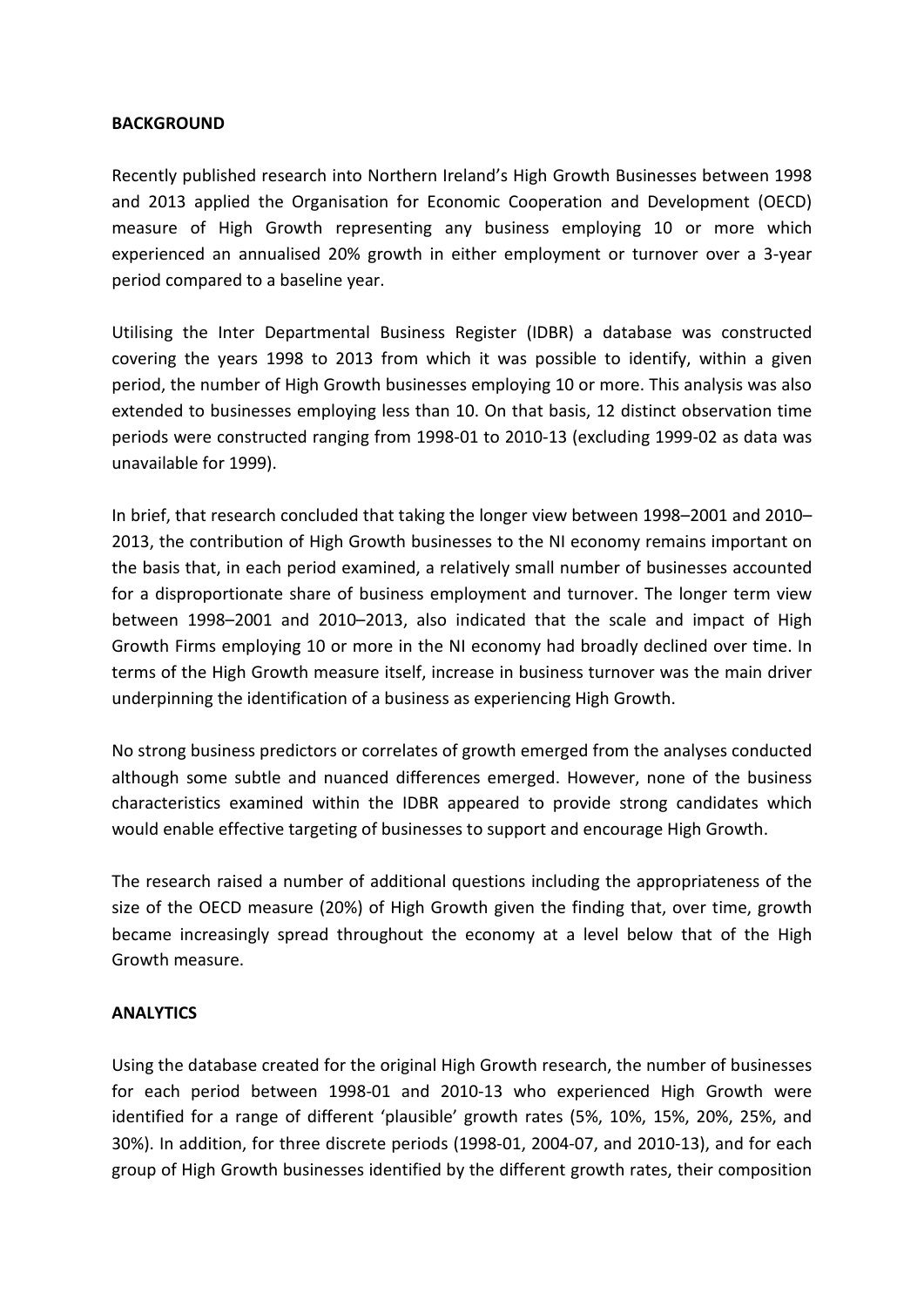in terms of industrial sector, business employment size, legal status, and financial turnover were examined.

#### **High Growth Rates and businesses identified**

Figure 1 illustrates the number of businesses employing 10 or more within each time period identified as experiencing High Growth under a range of High Growth rates. The number of High Growth businesses identified was greatest for the 5% growth rate, followed by the 10%



rate, 15%, 20%, 25%, and 30% rates.

Irrespective of the specific growth rate, the trends over time were similar between each and mirrored the broader economic cycle over the 1998- 2013 period.

When the average for the businesses identified by each growth rate for each period was calculated, the average number of High Growth businesses identified by this range of growth rates most closely mirrored the number of businesses identified by the OECD 20% High Growth rate.

On that basis then, the 20% growth rate within the OECD High Growth definition appears, certainly for the NI economy over the period, to be an optimal measure for High Growth



being: stretching as a measure of business growth yet achievable; representing a broadly central estimate based on the six 'plausible' growth rates examined; and generating sufficient numbers in a NI context for analyses.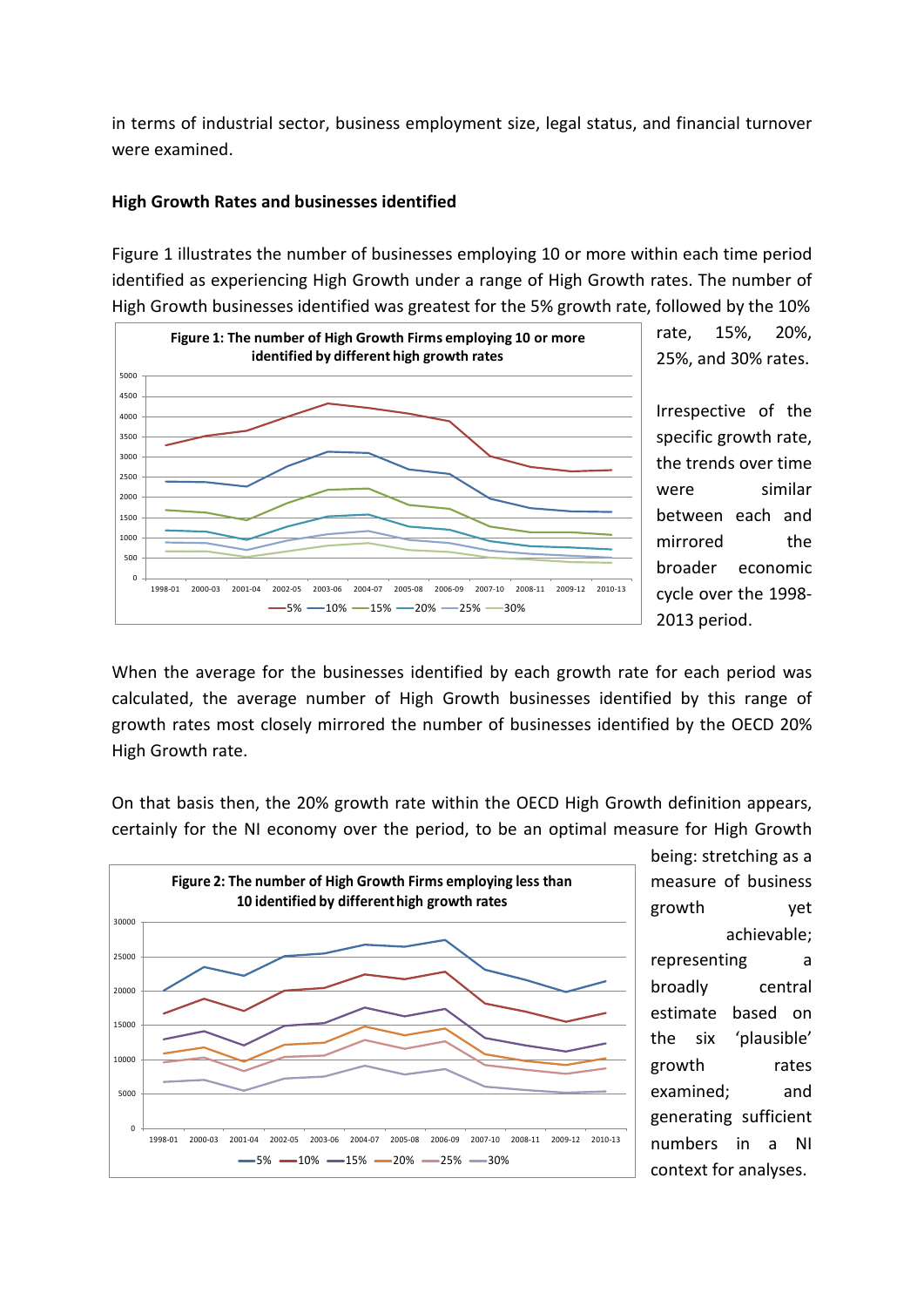Figure 2 illustrates the number of businesses who employ less than 10 within over the period identified as experiencing High Growth by each of the different growth rates.

As for High Growth businesses employing 10 or more, the number of small High Growth businesses identified by each growth rate was greatest for the 5% growth rate, followed by the 10% rate, 15%, 20%, 25%, and 30% rates with each displaying similar trends over time. Again, calculating an average number of High Growth businesses from each of the separate growth rates produced values which most closely aligned to those of the 20% rate indicating that the 20% High Growth rate also represents an optimal measure of High Growth for smaller businesses.

### **Growth rates and business characteristics**

For three discrete time periods (1998-01, 2004-07, and 2010-13), the composition of High Growth businesses were compared in terms of their industrial sector, business size, legal status, and value of turnover for each of the separate growth rates.



Using the 2010-13 period for illustration, Figure 3 indicates that the Industrial Sector composition of High Growth businesses identified by each separate growth rate differed little, with similar outcomes for both 2004-07 and 1998- 01. Similar findings

were found for other characteristics including business size and the legal status of High Growth businesses and broadly for the value of businesses turnover.

Similar results for those businesses employing 10 or more were found with businesses employing less than 10.

For both High Growth businesses employing 10 or more and those employing less than 10, and particularly for the 2010-13 period, there was some indication of an association of the level of turnover of High Growth businesses with the size of the growth rate (Figure 4). In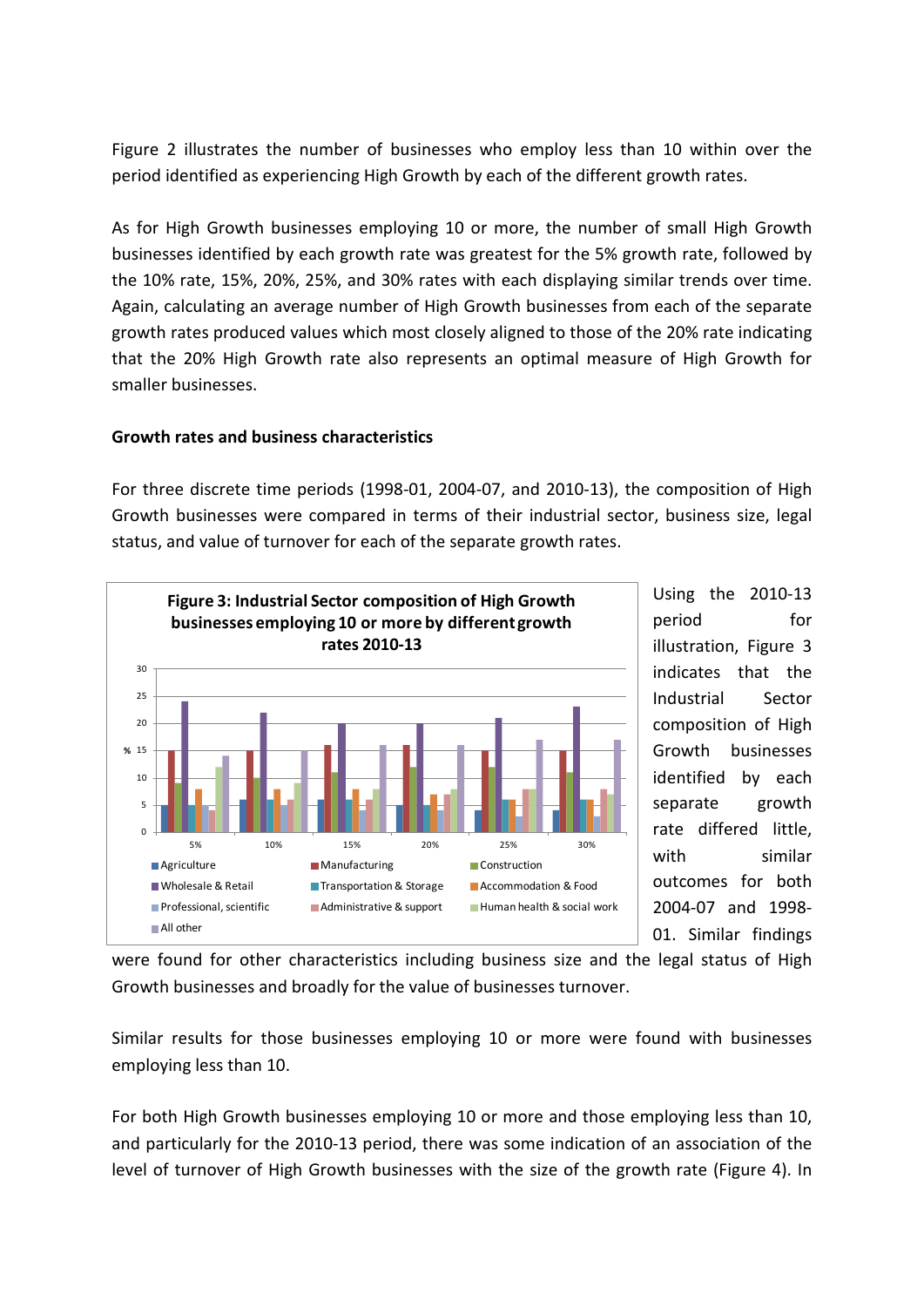

short, as the high growth rate is increased, the concentration of businesses in the lowest turnover group of High Growth businesses increases with a decrease in the concentration of High Growth businesses in the highest turnover bands.

However, this 'relationship' is more accurately a reflection of the nature of the High Growth measure. It is arguably easier for businesses with a lower level of turnover in the baseline year, to generate the increase in turnover required to be identified as a High Growth business particularly at higher growth rates. The inverse 'relationship' would be true for businesses within the highest turnover band in the baseline period.